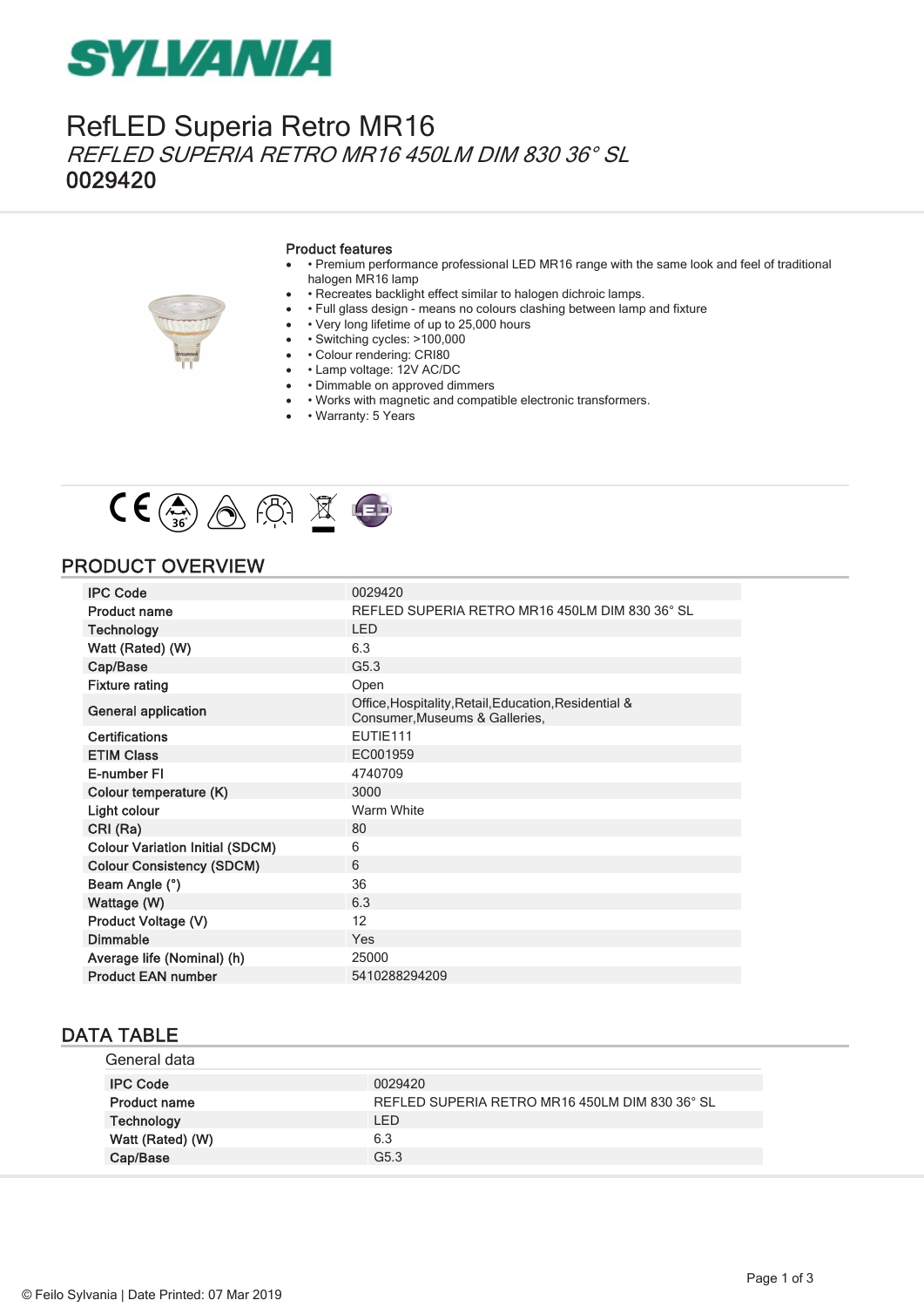## **SYLVANIA**

## RefLED Superia Retro MR16 REFLED SUPERIA RETRO MR16 450LM DIM 830 36° SL 0029420

| <b>Fixture rating</b>                                | Open                                                                                    |
|------------------------------------------------------|-----------------------------------------------------------------------------------------|
| <b>General application</b>                           | Office, Hospitality, Retail, Education, Residential &<br>Consumer, Museums & Galleries, |
| Operating temperature rated (°C)                     | 25                                                                                      |
| <b>Certifications</b>                                | EUTIE111                                                                                |
| <b>ETIM Class</b>                                    | EC001959                                                                                |
| E-number FI                                          | 4740709                                                                                 |
| Optical data                                         |                                                                                         |
| Rated Luminous Flux Useful (Im)                      | 450                                                                                     |
| Colour temperature (K)                               | 3000                                                                                    |
| Light colour                                         | Warm White                                                                              |
| CRI (Ra)                                             | 80                                                                                      |
| <b>Colour Variation Initial (SDCM)</b>               | 6                                                                                       |
| <b>Colour Consistency (SDCM)</b>                     | 6                                                                                       |
| Beam Angle (°)                                       | 36                                                                                      |
| Beam angle (Rated) (°)                               | 36                                                                                      |
| Electrical data                                      |                                                                                         |
| Wattage (W)                                          | 6.3                                                                                     |
| Starting time (max) (s)                              | 0.5                                                                                     |
| Warm-up time to 60% of full light (max)              | 2                                                                                       |
| (s)                                                  |                                                                                         |
| Product Voltage (V)                                  | 12                                                                                      |
| Lamp power factor                                    | 0.9                                                                                     |
| No. Of switching cycles before premature<br>failures | 100000                                                                                  |
| <b>Dimmable</b>                                      | Yes                                                                                     |
| Lamp Energy Label (class)                            | $A+$                                                                                    |
| kWh per 1000 hours burning time                      | $\overline{7}$                                                                          |
| <b>Nominal Frequency (Hz)</b>                        | DC/50/60/HF                                                                             |
| Lifetime data                                        |                                                                                         |
| Average life (Nominal) (h)                           | 25000                                                                                   |
| Average life (Rated) (h)                             | 25000                                                                                   |
|                                                      |                                                                                         |
| Physical data                                        |                                                                                         |
| <b>Nominal Product Length (mm)</b>                   | 44                                                                                      |
| <b>Nominal Product Diameter (mm)</b>                 | 50                                                                                      |
| Weight (kg)                                          | 0.045                                                                                   |
| Packaging                                            |                                                                                         |
| Single packaging type                                | Carton                                                                                  |
| <b>Product EAN number</b>                            | 5410288294209                                                                           |
| Packaging single length / height (cm)                | 5.5                                                                                     |
| Packaging single width (cm)                          | 5.0                                                                                     |
| Packaging single depth (cm)                          | 5.0                                                                                     |
| DUN14 (inner)                                        | 25410288294203                                                                          |
| Units per inner package                              | 6                                                                                       |
| Packaging inner length / height (cm)                 | 16.0                                                                                    |